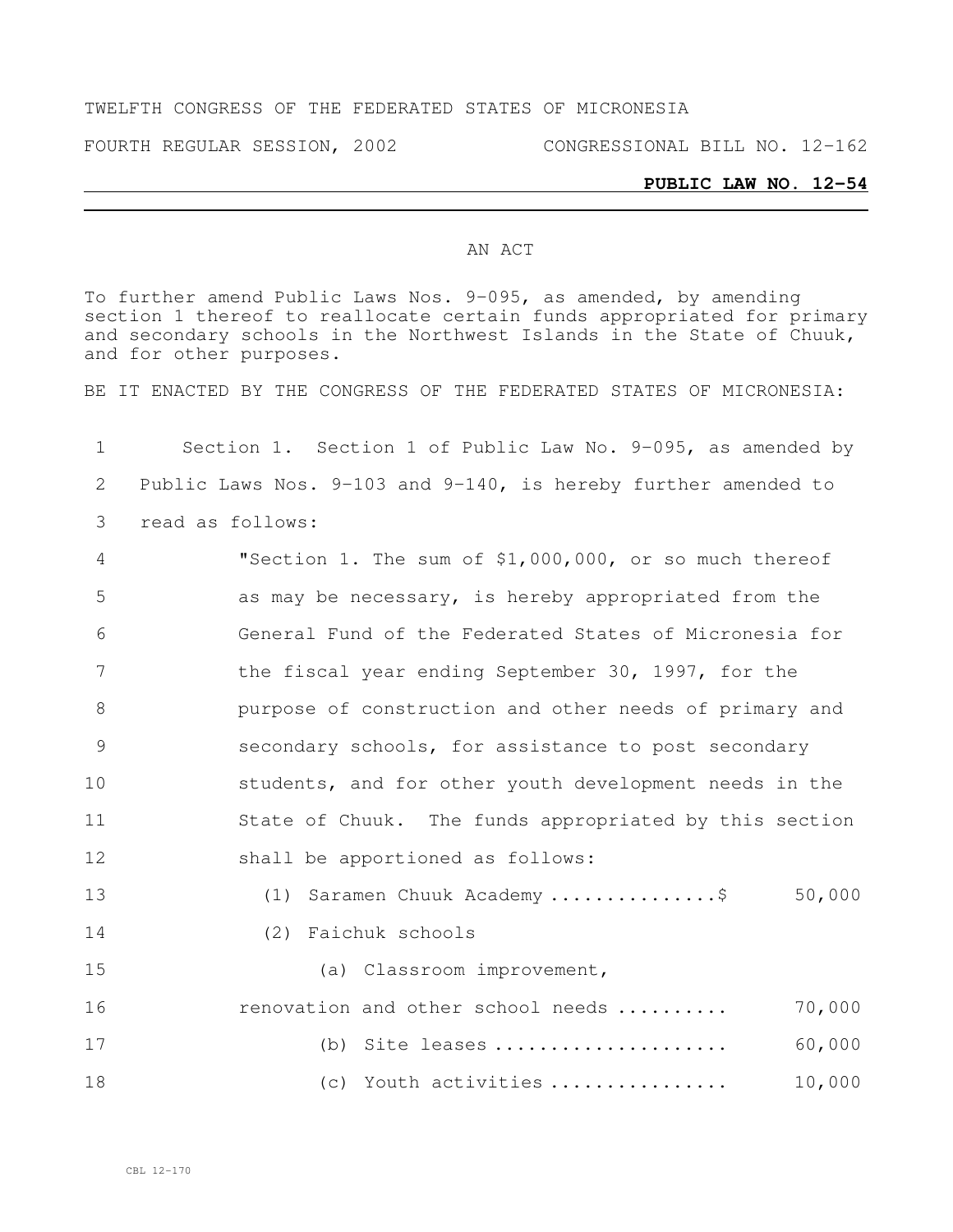## **PUBLIC LAW NO. 12-54**

| $\mathbf{1}$ | (d) School-related travel $\ldots \ldots \ldots$ \$ | 10,000  |
|--------------|-----------------------------------------------------|---------|
| 2            | (e) Administrative cost and                         |         |
| 3            | achievement award                                   | 10,000  |
| 4            | (f) Other students' needs                           | 30,000  |
| 5            | (3) Southern Namoneas schools                       | 190,000 |
| 6            | (4) Northern Namoneas schools                       | 210,000 |
| 7            | (5) Mortlocks                                       |         |
| 8            | (a) Assistance to Mortlockese                       |         |
| 9            | students from Chuuk attending COM-FSM               |         |
| 10           | Palikir campus                                      | 20,500  |
| 11           | (b) Lekinioch Elementary School                     | 3,000   |
| 12           | (c) Nema Elementary School                          | 3,000   |
| 13           | (d) Kuttu Elementary School                         | 3,000   |
| 14           | Oneop Elementary School<br>(e)                      | 3,000   |
| 15           | (f)<br>Losap Elementary School                      | 3,000   |
| 16           | (g) Satowan Elementary School                       | 3,000   |
| 17           | (h) Namoluk Elementary School                       | 3,000   |
| 18           | (i) Piis-Emwar Elementary                           |         |
| 19           |                                                     | 3,000   |
| 20           | Ettal Elementary School<br>$(\dagger)$              | 3,000   |
| 21           | (k)<br>Ta Elementary School                         | 3,000   |
| 22           | Moch Elementary School<br>(1)                       |         |
| 23           | $(i)$ Travel                                        | 4,000   |
| 24           | (ii) Other needs, including                         |         |
| 25           | personnel                                           | 5,000   |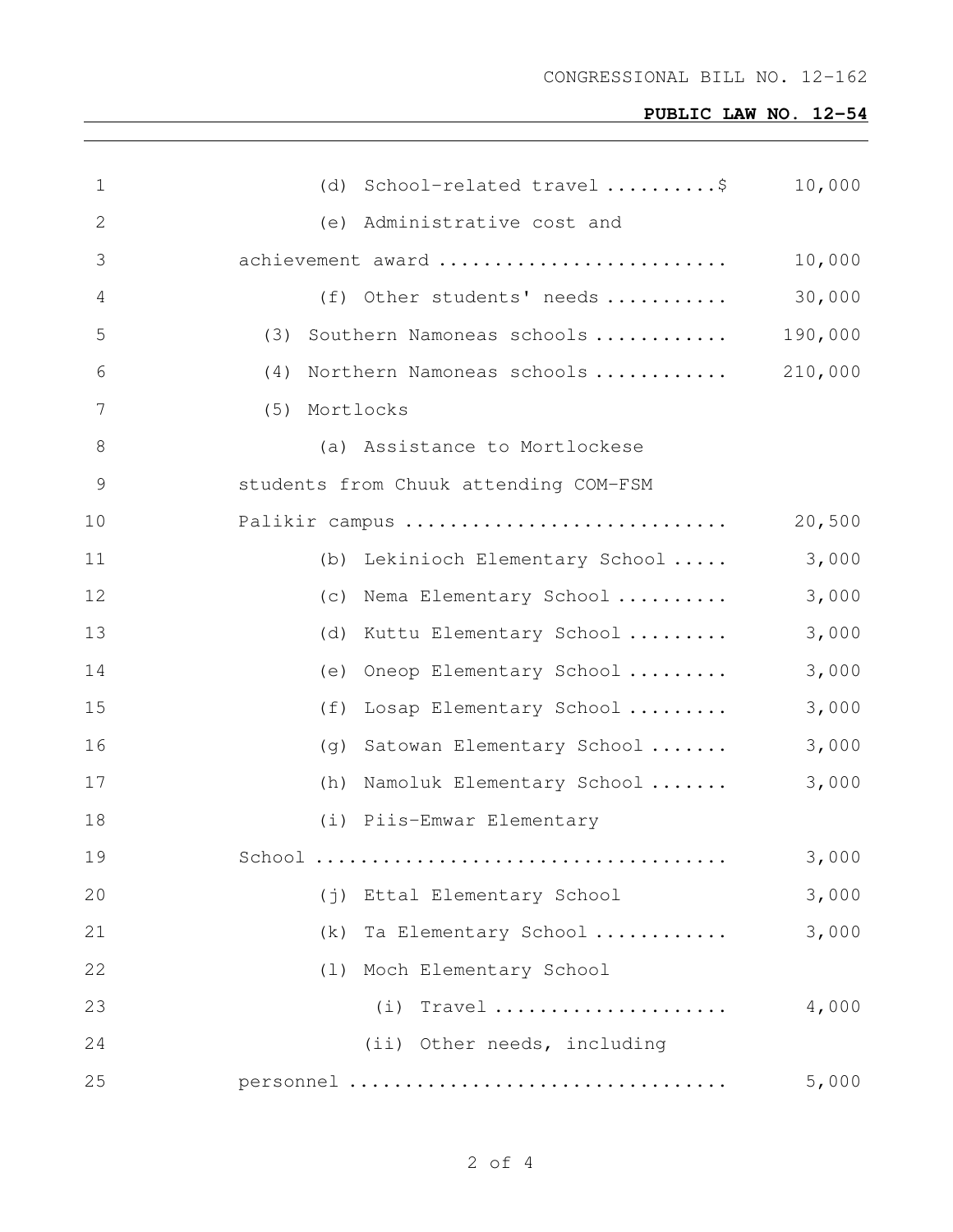## **PUBLIC LAW NO. 12-54**

| 1             | (m) Mortlocks youth sports        |         |
|---------------|-----------------------------------|---------|
| 2             | competition \$                    | 71,500  |
| 3             | (n) Administrative costs          | 30,000  |
| 4             | (o) Assistance to Mortlockese     |         |
| 5             | students at Pacific Basin Medical |         |
| 6             | Officers' Training Program        | 3,000   |
| 7             | (p) Mortlocks Junior High School  |         |
| 8             | (i) Water tanks                   | 5,000   |
| $\mathcal{G}$ | (ii) Site lease supplement        | 6,000   |
| 10            | (q) Vehicles for students         |         |
| 11            | attending school in Oregon        | 15,000  |
| 12            | (6) Northwest Islands schools     |         |
| 13            | (a) Completed projects and        |         |
| 14            |                                   | 167,332 |
| 15            | (b) School supplies for PJ        |         |
| 16            | High Schools                      | 2,668"  |
| 17            |                                   |         |
| 18            |                                   |         |
| 19            |                                   |         |
| 20            |                                   |         |
| 21            |                                   |         |
| 22            |                                   |         |
| 23            |                                   |         |
| 24            |                                   |         |
| 25            |                                   |         |